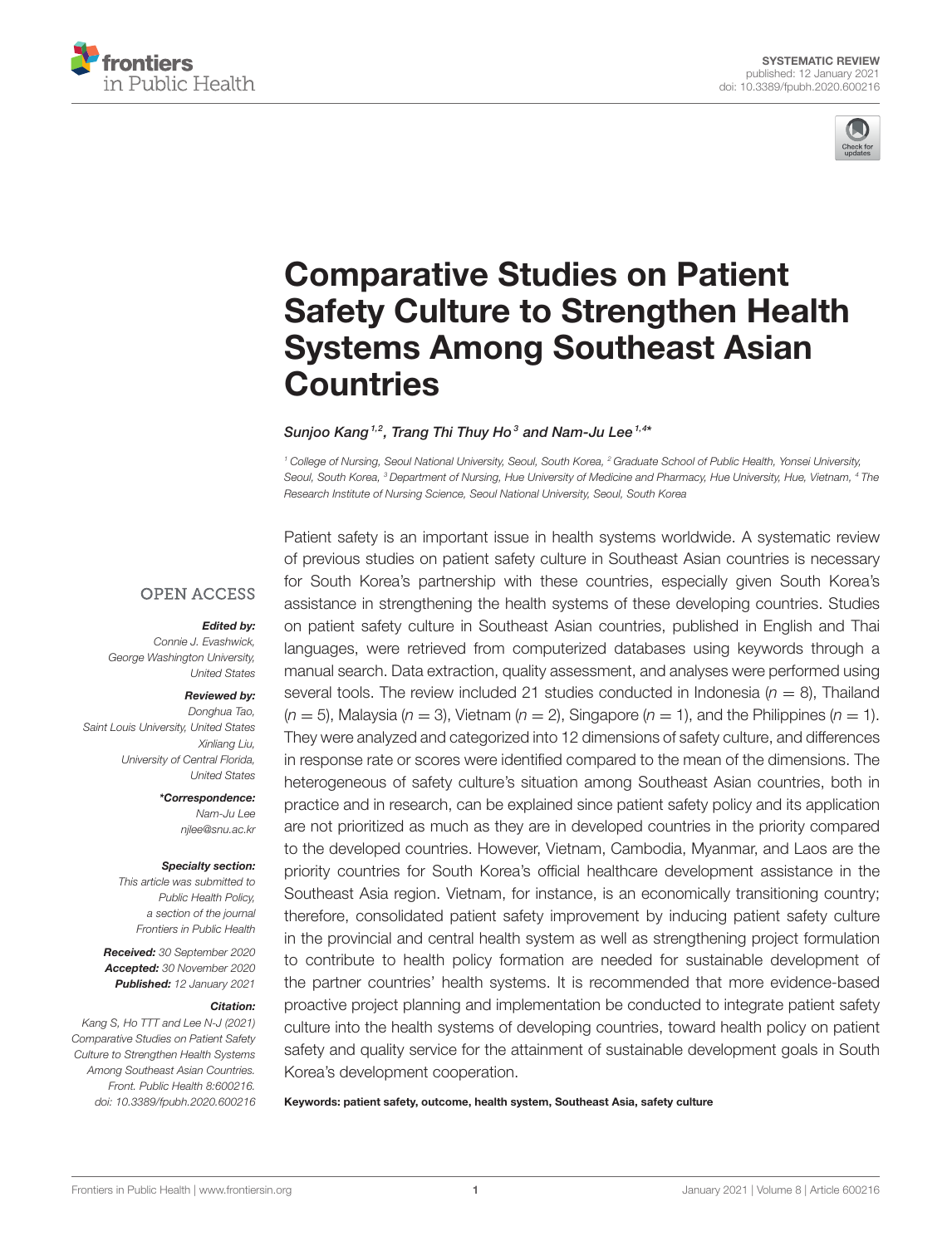# INTRODUCTION

Patient safety is a global concern at all levels of healthcare systems, and its main purpose is to reduce patient risks when providing healthcare services [\(1\)](#page-11-0). Since adopting the resolution at the 55th World Health Assembly in 2002, the World Health Organization (WHO) has recommended its member states to make systematic amendments to improve patient safety culture and healthcare quality [\(2\)](#page-11-1). The importance of patient safety, however, was emphasized in a 1999 report titled, "To err is human" [\(3\)](#page-11-2). In 2006, the WHO Patient Safety committee reached a consensus to effectuate a global agenda for promoting patient safety research in developing, transitioning, and developed countries [\(1\)](#page-11-0). Further, the World Alliance for Patient Safety, established in 2014, considered patient safety as one of the global common tasks and identified main action areas related to it [\(4\)](#page-11-3). Patient safety is a priority issue for healthcare systems in both developed and developing countries.

The recommended building blocks of health systems are outlined as healthcare providers, essential medical equipment and medicines, service delivery systems, health finance, and governance. To accomplish the improved health and efficiency of a health system, health policy on patient safety, service quality, and access and coverage are indispensable [\(5\)](#page-11-4). Particularly, patient safety culture is a factor affecting the health service quality of a healthcare institution [\(6,](#page-11-5) [7\)](#page-11-6). In 2010, the South Korean society proactively demanded the enactment of the Patient Safety Act (PSA), which was finally enacted on January 28, 2015 (PSA, Act No. 13113) [\(8\)](#page-11-7). This Act has been in force since July 29, 2016. As an important action plan in health policy, the improvement of awareness on patient safety and voluntary reporting of adverse events is implemented. Meanwhile, the health authority is focusing on strengthening the health care system through the establishment of a patient safety culture by accumulating reports on major incidents and providing them as reporting-and-learning opportunities to prevent safety accidents. Since joining the OECD-DAC in 2010, South Korea has strengthened health systems of underdeveloped countries in Southeast Asian countries through the health sector's official development assistance. However, there have been few studies that discuss the patient safety issues as health policy to strengthening health system in Southeast Asian countries.

Therefore, a systematic review of patient safety and quality in Southeast Asian countries recommended that comprehensive research on healthcare safety and quality are needed, and that patient safety interventions implemented in developed countries must also be directly applied in developing countries [\(9\)](#page-11-8). In contrast, patient safety culture was recognized as a key factor to improve patient safety [\(10\)](#page-11-9) and quality of care in healthcare organizations, and the creation of safety culture was the first approach to guide healthcare providers into patient safety. Patient safety is explained as "the product of individual and group values, attitudes, perceptions, competencies, and patterns of behavior that determine the commitment to, and the style and proficiency of, and organization's health and safety management;" however, the measurement of patient safety has varied in previous research and several recommendations have been made to develop a standard measurement tool on patient safety [\(11\)](#page-11-10).

Over the last 10 years, patient safety culture has been one of the most critical factors for studies assessing patient safety and quality of healthcare services [\(9,](#page-11-8) [11–](#page-11-10)[22\)](#page-12-0). Although some research has compared Japan, Taiwan, and the United States [\(23\)](#page-12-1), as well as East-Asian countries [\(24\)](#page-12-2), scant research has addressed patient safety culture in Southeast Asia countries. These discrepancies in patient safety culture studies across countries could be explained by complex factors, such as socioeconomic factors, cultural contexts, educational readiness, health manpower training, and institutional support. Understanding the least-developed countries among this region is the priority concern in the official development assistance in the health sector of the Republic of Korea.

The Korea International Cooperation Agency and Korea Foundation for International Health Care have been supporting developing countries' health sector since 1990. The specific areas within these health sectors include maternal and child health, school health, control of infectious diseases, and strengthening of health systems. In the last 10 years, most of the top 10 recipient countries have been Southeast Asian countries, owing to their geographical proximity, cultural similarities, and other political considerations [\(25,](#page-12-3) [26\)](#page-12-4). Therefore, it is necessary to consider patient safety issues in all healthcare settings in the partner Southeast Asian countries while also planning and implementing healthcare development cooperation projects for the protection of patients' rights and service improvement in developing countries. Research focusing on the similarities and differences in patient safety culture across Southeast Asian countries is necessary. This would allow them to conduct health sector projects with partner countries while considering their experiences and advancements in patient safety.

The purpose of this systematic review was to identify the current status of patient safety culture in Southeast Asian countries, which will provide evidence to develop international cooperative projects aimed at promoting patient safety culture for strengthening the health system through health policy development.

## **METHODS**

#### Study Design

This systematic review included studies on patient safety culture conducted in Southeast Asian countries published between January 2009 and March 2020.

## Systematic Review Protocol

The Preferred Reporting Items for Systematic Reviews and Meta Analyses (PRISMA) checklist was applied to enhance the reporting quality of the included reviews [\(27\)](#page-12-5).

#### Search Strategy

Medline/PubMed, Cumulative Index to Nursing and Allied Health Literature, and Embase databases were searched for potential articles. Furthermore, the WHO Institutional Repository for Information Sharing was included to retrieve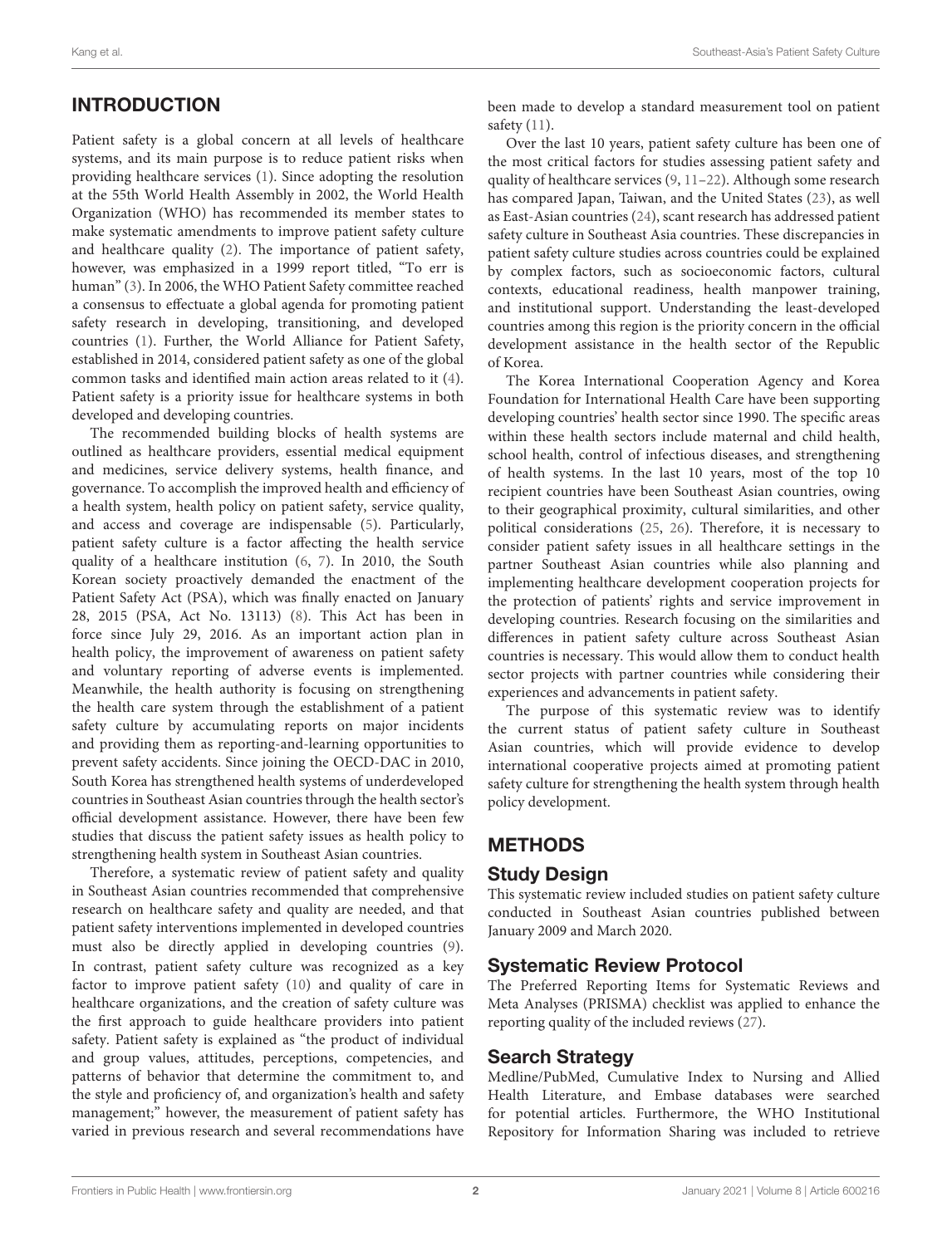any articles on patient safety issues in regional countries. A Thai database was added to include relevant studies published in domestic journals in English abstract, as well as any unpublished master's theses and doctoral dissertations identified through manual searches. Keywords for the search were followed by considering the populations, interventions, comparators, outcomes, and study designs (PICOS) in the search. For populations, we searched keywords as "Asia," "Southeast," (MeSH) "Southeast Asia," (as well as the names of all countries in Southeast Asia), and interventions as "safety

management," (MeSH) "safety culture(s)," "hazard management," "hazard surveillance program(s)," "hazard control(s)," "patient safety" (MeSH), "safety climate," and "safety communication." However, we did not apply the every steps of PICOS after receiving guidance from a senior medical librarian who has experience consulting on systematic review studies at the Medical Library of Seoul National University College of Medicine in South Korea because our study could be more broadly searched by using the populations and interventions of PICOS.

<span id="page-2-0"></span>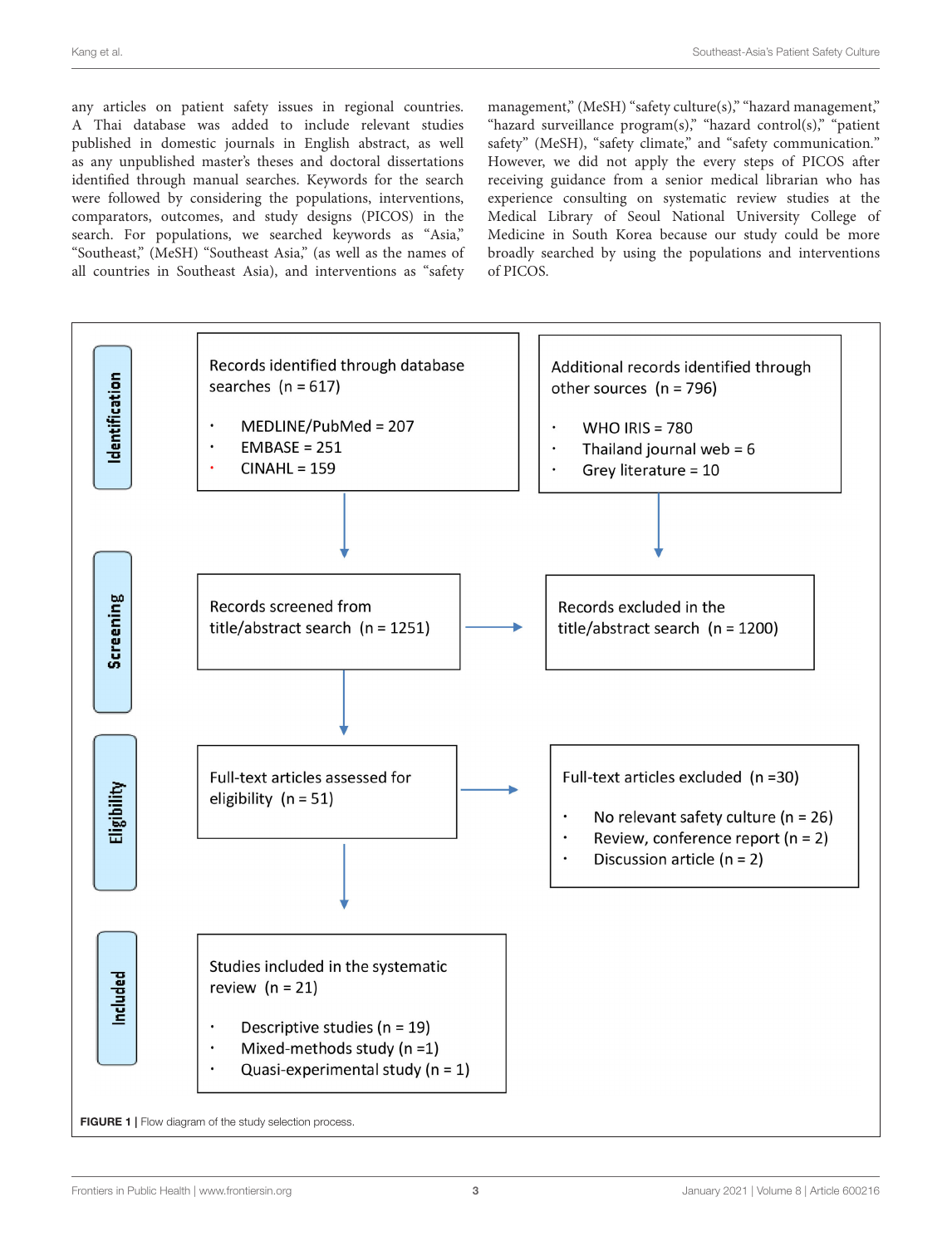#### Inclusion and Exclusion Criteria

Articles were included if they (a) described patient safety culture, (b) were conducted in Southeast Asian countries, (c) were written in English, and (d) were published between January 1999 and March 2020. A total of 1,413 articles were identified. Furthermore, a domestic online database in Thailand was accessed for searching related studies; then, four studies written in Thai were converted in English. After removing duplicate articles, title and abstract screening was performed for 1,251 articles; of these, 1,200 articles that did not meet the inclusion criteria were excluded. **[Figure 1](#page-2-0)** illustrates the study selection process based on the PRISMA guidelines.

## Quality Assessment of Extracted Data

The Joanna Briggs Institute (JBI) tool, comprising eight items to determine the validity of descriptive cross-sectional studies, was used [\(28\)](#page-12-6). Nine items for quasi-experimental study and mixed-methods appraisal tool of 13 categories were applied for each study [\(29\)](#page-12-7). Two reviewers (SK and HT) independently assessed the extracted data. Disagreement was resolved through discussions between the reviewers. Excluded studies did not examine patient safety culture as the main variable, or they only addressed it in the discussion as something for future consideration. Finally, 21 articles included in this review.

## Analysis Strategy

The extracted data were analyzed by research design, number of participants, tools, research findings, and safety culture as main variables. General characteristics of the included studies were reviewed by publication year, research field, level of research, theoretical framework, and study setting using frequencies and percentages. Measurement tools were classified by names of tools and developers, subcategories, and item numbers of tools using frequencies and percentages; their reliability coefficients were reported. The findings were then sorted by research design. All the extracted studies were descriptive research except two that employed quasi-experimental research designs. The descriptive studies were classified into cross-sectional and mixedmethods design.

Suggestions for future partnership projects, recommendations, and the status of partner countries in Southeast Asia regarding South Korea's official development assistance were also comprehensively evaluated.

## RESULTS

#### Characteristics of Reviewed Studies Study Country and Study Design

The 21 studies were evaluated and selected for analysis in process of the quality assessment, which are summarized in **[Tables 1A](#page-3-0)**,**[B](#page-4-0)**. Based on the JBI tool, seven of nine questions were answered "yes" in an included review with two quasi-experimental studies for assessing validity because of the lack of control group and having one measurement for evaluation effect of intervention [\(31,](#page-12-8) [34\)](#page-12-9). In addition, in one review that employed mixed methods [\(13\)](#page-11-11), 11 of 12 questions were answered "yes" because of unclear

<span id="page-3-0"></span>TABLE 1A | Summary of critical evaluation of reviewed studies of cross-sectional design with questions  $(n = 19)$ .

| <b>Evaluation questions</b>                                                  |     | <b>Number of articles</b> |                |     |
|------------------------------------------------------------------------------|-----|---------------------------|----------------|-----|
|                                                                              | Yes | No                        | U              | N/A |
| 1. Were the criteria for<br>inclusion in the sample<br>clearly defined?      | 19  | 0                         | $\Omega$       | 0   |
| 2. Were the study<br>participants and the<br>setting described in<br>detail? | 18  | $\Omega$                  | 1              | 0   |
| 3. Was the exposure<br>measured in a valid and<br>reliable way?              | 17  | $\Omega$                  | 3              | O   |
| 4. Were objective, standard<br>criteria used for condition<br>measurement?   | 13  | 4                         | $\overline{2}$ | 0   |
| 5. Were confounding<br>factors identified?                                   | 16  | 3                         | 0              | 0   |
| 6. Were strategies to deal<br>with confounding factors<br>stated?            | 7   | 12                        | $\Omega$       | Ω   |
| 7. Were the outcomes<br>measured in a valid and<br>reliable way?             | 2   | 16                        | $\Omega$       | 1   |
| 8. Was appropriate<br>statistical analysis used?                             | 19  | 0                         | 0              | 0   |

*U, unclear; N/A, not available.*

regarding to appropriate consideration given to how findings relate to researchers' influence.

Meeting inclusion criteria of 21 reviewed studies were summarized in **[Tables 2A](#page-5-0)**–**[C](#page-10-0)**. Of the 21 studies reviewed, the studies employed cross-sectional ( $n = 18$ ), quasi-experimental study ( $n = 2$ ), and mixed-methods ( $n = 1$ ) designs. Studies were conducted in six Southeast Asian countries: Indonesia ( $n = 8$ ), Thailand ( $n = 5$ ), Malaysia ( $n = 3$ ), Singapore ( $n = 1$ ), Vietnam  $(n = 2)$ , and the Philippines  $(n = 2)$ . The reviewed studies were published between 2013 and 2020, and cross-sectional research design was applied to all reviewed ones as well as one mixedmethods design to examine the status of patient safety culture in Southeast Asia (**[Table 2A](#page-5-0)**).

#### The Measurement of Aspects on Patient Safety **Culture**

Study settings on patient safety culture included hospital and community clinics. At the hospital level, the number of hospitals surveyed ranged from 1 to 10 hospitals. One study focused on both hospital and clinical settings [\(35\)](#page-12-10).

Thirteen studies measured the concept of safety culture using the hospital survey on patient safety culture [HSOPSC; [\(14,](#page-11-12) [16,](#page-11-13) [19,](#page-11-14) [20,](#page-12-11) [31–](#page-12-8)[34,](#page-12-9) [38–](#page-12-12)[42\)](#page-12-13)]; three used the Safety Attitude Questionnaire [SAQ; [\(15,](#page-11-15) [22,](#page-12-0) [35\)](#page-12-10)]; two used the modified SAQ [\(30,](#page-12-14) [36\)](#page-12-15); two developed their questionnaire on patient safety culture [\(21,](#page-12-16) [37\)](#page-12-17); and one used the Manchester Patient Safety Culture Assessment Tool [MaPSCAT; [\(17\)](#page-11-16)].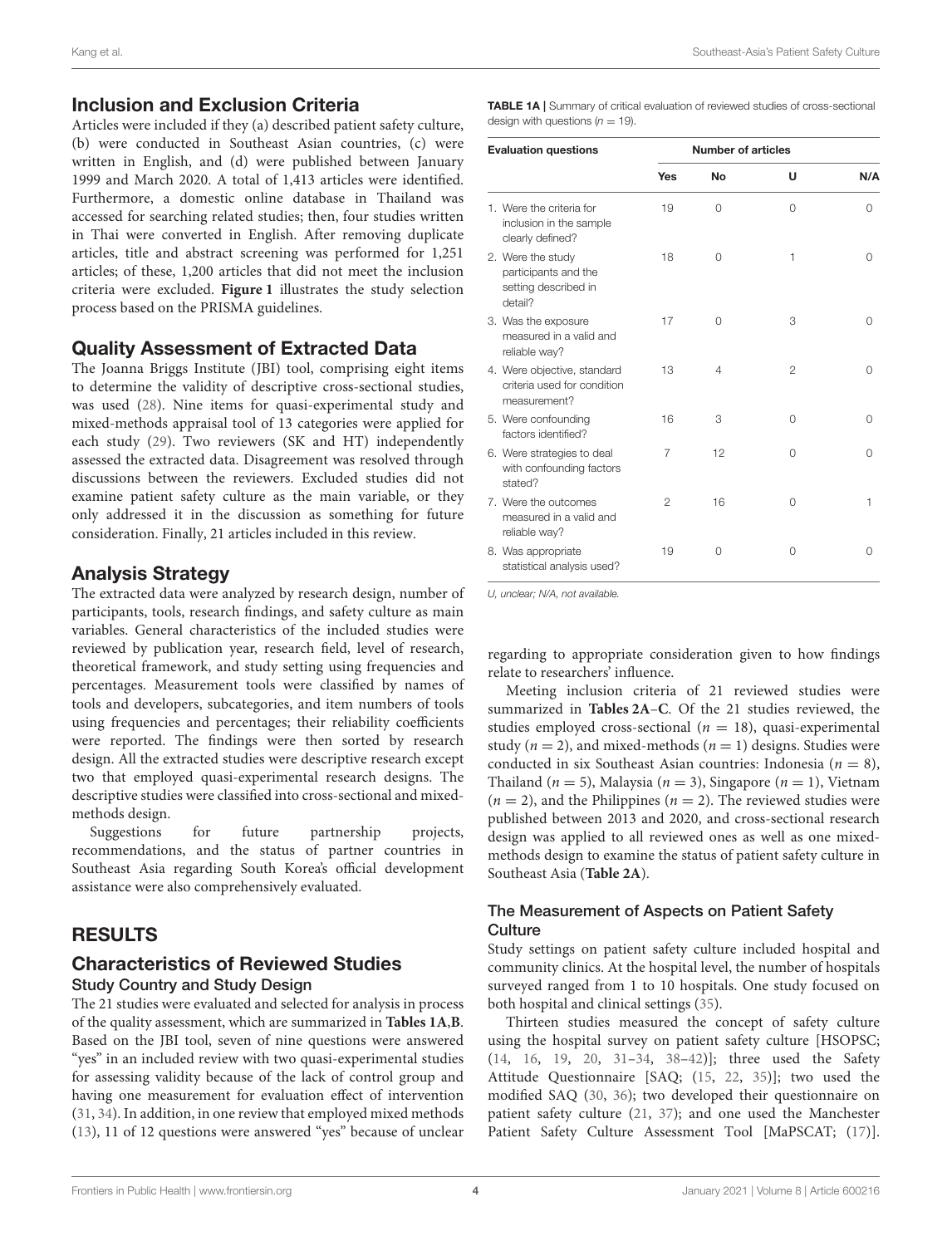Kang et al. Southeast-Asia's Patient Safety Culture

<span id="page-4-0"></span>TABLE 1B | Results of the critical evaluation of each study.

| <b>References</b>               | Q1 | Q2 | Q <sub>3</sub> | Q <sub>4</sub> | Q <sub>5</sub> | Q <sub>6</sub> | Q7           | Q8 | Q9 | Q10 | Q11 | Q <sub>12</sub> |
|---------------------------------|----|----|----------------|----------------|----------------|----------------|--------------|----|----|-----|-----|-----------------|
| Aini (30)                       | Υ  | Y  | Y              | Y              | Y              | Y              | N/A          | Y  |    |     |     |                 |
| Wijaya et al. (31) **           | Υ  | Υ  | Υ              | N              | N              | Υ              | Υ            | Υ  | Y  |     |     |                 |
| Setiowati (21)                  | Υ  | Y  | U              | U              | Υ              | N              | Υ            | Υ  |    |     |     |                 |
| Buhari et al. (22)              | Υ  | Y  | Υ              | Y              | Υ              | N              | $\mathsf N$  | Υ  |    |     |     |                 |
| Harsul et al. (32)              | Υ  | Y  | Υ              | Y              | Υ              | Ν              | $\mathsf N$  | Υ  |    |     |     |                 |
| Iriviranty (14) *               | Υ  | Υ  | Υ              | Υ              | Υ              | N              | Υ            | N  | Υ  | Y   | Υ   |                 |
| Kusumawati et al. (33)          | Υ  | U  | Υ              | Υ              | Υ              | Υ              | $\mathsf N$  | Υ  |    |     |     |                 |
| Wijaya et al. (34) **           | Υ  | Υ  | Υ              | N              | $\mathsf{N}$   | Υ              | $\mathsf{N}$ | Υ  | Υ  |     |     |                 |
| Samsuri et al. (35)             | Υ  | Υ  | Υ              | N              | Υ              | Υ              | $\mathsf N$  | Υ  |    |     |     |                 |
| Alex Kim et al. (20)            | Υ  | Υ  | Υ              | N              | $\mathsf{N}$   | N              | $\mathsf{N}$ | Υ  |    |     |     |                 |
| Odu et al. (36)                 | Υ  | Υ  | Υ              | Y              | Υ              | Υ              | $\mathsf{N}$ | Υ  |    |     |     |                 |
| Jabonete and<br>Concepcion (17) | Υ  | Y  | Y              | Y              | Y              | N              | $\mathsf N$  | Υ  |    |     |     |                 |
| Ramos and Calidgid<br>(19)      | Υ  | Y  | Y              | Y              | Y              | $\mathsf{N}$   | $\mathsf N$  | Y  |    |     |     |                 |
| Koh et al. (37)                 | Υ  | Υ  | U              | N              | $\mathsf{N}$   | N              | $\mathsf{N}$ | Υ  |    |     |     |                 |
| Phasinee<br>Koetbungphra (38)   | Υ  | Y  | Υ              | Υ              | Υ              | Υ              | $\mathsf N$  | Y  |    |     |     |                 |
| Potaya (39)                     | Υ  | Υ  | Υ              | N              | $\mathsf{N}$   | N              | $\mathsf N$  | Υ  |    |     |     |                 |
| Sukhnim et al. (40)             | Υ  | Y  | Υ              | Υ              | Υ              | N              | $\mathsf N$  | Υ  |    |     |     |                 |
| Sayamol (41)                    | Υ  | Υ  | Υ              | U              | Υ              | N              | $\mathsf{N}$ | Υ  |    |     |     |                 |
| Somporn (42)                    | Υ  | Υ  | Υ              | Υ              | Υ              | N              | $\mathsf N$  | Υ  |    |     |     |                 |
| Luong (16)                      | Υ  | Υ  | Υ              | Y              | Υ              | Υ              | $\mathsf N$  | Υ  |    |     |     |                 |
| Nguyen (15)                     | Υ  | Υ  | Υ              | Υ              | Υ              | N              | Υ            | Υ  |    |     |     |                 |

※*, mixed method design;* ※※*, quasi-experimental design; Y, yes; N, no.*

The tools on patient safety culture using the HSOPSC were categorized into sub-concepts of safety culture in 12 areas: supervisor expectations and actions promoting safety, organizational learning improvement, teamwork within hospital units, communication openness, feedback and communication about errors, non-punitive response to errors, staffing, hospital management support, teamwork across hospital units, hospital handoffs and transitions, frequency of event reporting, and overall perceptions of safety. SAQ domains included teamwork climate, safety climate, job satisfaction, stress recognition, perceptions of management, and working condition.

Reviewed studies provided questionnaires to participants including healthcare providers and educators. Ten studies focused on healthcare providers' perception on safety culture in hospital settings: nine studies included those of head nurses and staff nurses [\(15,](#page-11-15) [19,](#page-11-14) [21,](#page-12-16) [22,](#page-12-0) [30,](#page-12-14) [32,](#page-12-18) [33,](#page-12-19) [41,](#page-12-22) [42\)](#page-12-13), one study included pharmacists [\(35\)](#page-12-10), and one study included educators at a medical university [\(36\)](#page-12-15). Two studies evaluated interventions for promoting patient safety culture among healthcare providers [\(31,](#page-12-8) [34\)](#page-12-9).

# Major Findings Concerning Patient Safety **Culture**

Different conceptual frameworks and instruments were utilized for assessing the level of patient safety culture; however, in most studies, most of the positive rated scores focused on six dimensions of patient safety culture following the HSOPSC tool. The scores were calculated by percent-positive scores which combined percentage of respondents who answered "strongly agree," or "agree," or "always," or "most of the time," following the Agency for Healthcare Research and Quality guidelines. Only studies from Thailand applied mean scores within five points (see **[Table 2B](#page-9-0)**). Among the extracted articles, the lists of four to six dimensions of patient safety culture with low or high scores were selected and included in the data analysis. Higher scores of patient safety culture dimensions applied to HSOPSC were considered as positive patient safety culture dimensions while lower score dimensions were considered as negative patient safety culture dimensions. Seven dimensions were classified using HSOPSC studies as positive results within patient safety culture: supervisor and/or manager expectations and actions promoting patient safety [\(14,](#page-11-12) [19,](#page-11-14) [31,](#page-12-8) [38–](#page-12-12)[40,](#page-12-21) [42\)](#page-12-13), organizational learning and continuous improvement [\(14,](#page-11-12) [16,](#page-11-13) [19,](#page-11-14) [20,](#page-12-11) [31,](#page-12-8) [33,](#page-12-19) [34,](#page-12-9) [38–](#page-12-12)[40\)](#page-12-21), teamwork within units [\(14,](#page-11-12) [16,](#page-11-13) [19,](#page-11-14) [31,](#page-12-8) [33,](#page-12-19) [34,](#page-12-9) [38,](#page-12-12) [39,](#page-12-20) [42\)](#page-12-13), feedback and communication about errors [\(24,](#page-12-2) [32,](#page-12-18) [40,](#page-12-21) [41\)](#page-12-22), communication openness [\(41\)](#page-12-22), handoffs and transitions [\(41\)](#page-12-22), and hospital management support for patient safety [\(16\)](#page-11-13). In the articles that used the SAQ, dimensions of positive results included teamwork climate [\(22\)](#page-12-0), job satisfaction [\(22,](#page-12-0) [30,](#page-12-14) [35\)](#page-12-10), stress recognition [\(35\)](#page-12-10), teamwork climate [\(15\)](#page-11-15), and working conditions [\(15\)](#page-11-15). However, one study based on the cumulative calculation of whole wards showed that job satisfaction was the component with the highest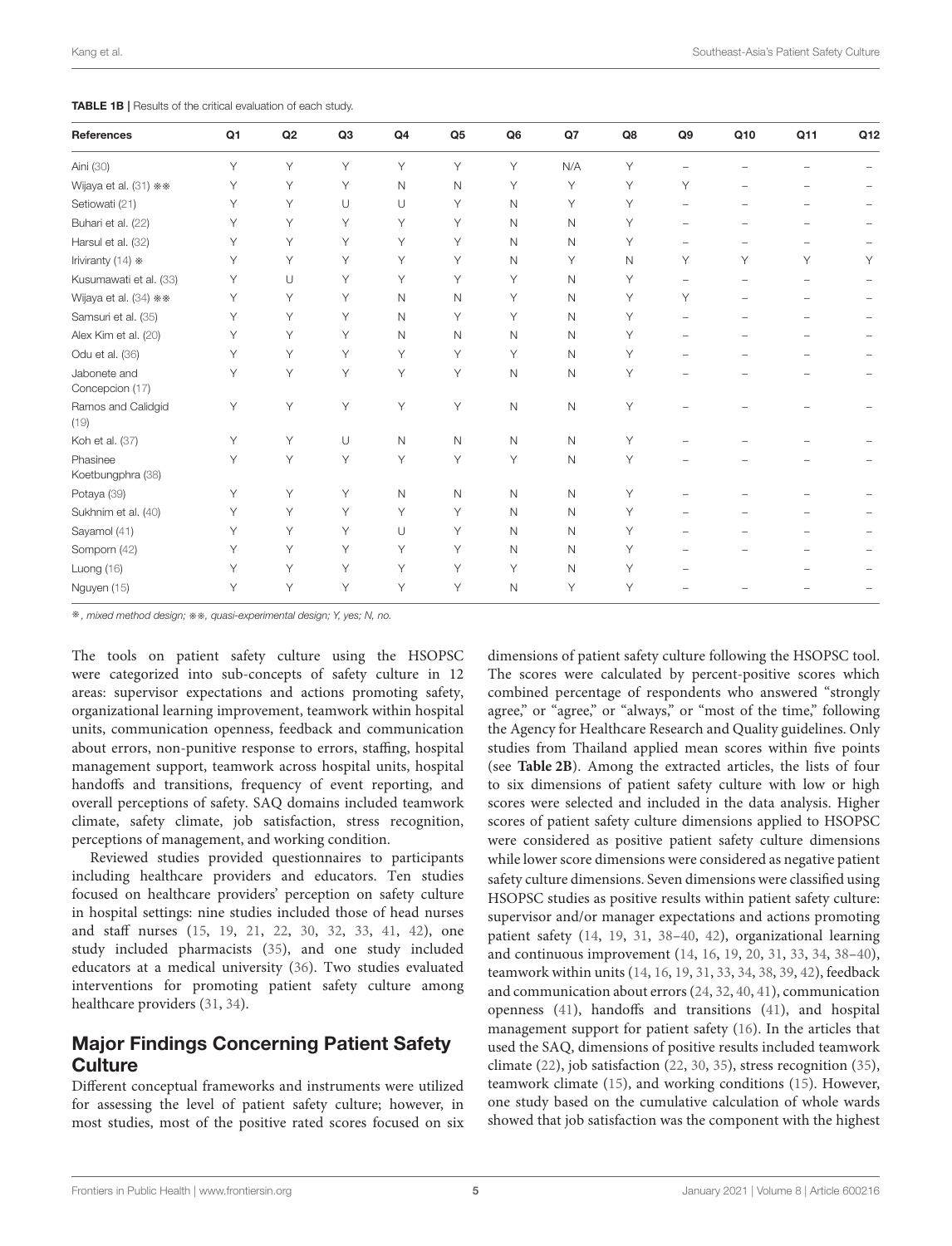<span id="page-5-0"></span>

| References                          | Country   | Study design                    | Setting                     | Participant                                                                           | Instrument                                                                           |                                                                                                                                                                                        | <b>Major findings</b>                                                                                                 |                                                                                                                                                                                                                                                                                                            |
|-------------------------------------|-----------|---------------------------------|-----------------------------|---------------------------------------------------------------------------------------|--------------------------------------------------------------------------------------|----------------------------------------------------------------------------------------------------------------------------------------------------------------------------------------|-----------------------------------------------------------------------------------------------------------------------|------------------------------------------------------------------------------------------------------------------------------------------------------------------------------------------------------------------------------------------------------------------------------------------------------------|
|                                     |           |                                 |                             |                                                                                       |                                                                                      | <b>Positive results</b>                                                                                                                                                                | <b>Negative results</b>                                                                                               | Predictors of safety culture                                                                                                                                                                                                                                                                               |
| Aini (30)                           | Indonesia | Cross-sectional                 | Individual hospital         | Nurses<br>$(N = 149)$                                                                 | The Modify Safety Not applicable<br>Attitudes<br>Questionnaire                       |                                                                                                                                                                                        | Not applicable                                                                                                        | The significance values of workload<br>and work stress were both<br>significant ( $p < 0.001$ )                                                                                                                                                                                                            |
| Wijaya et al. (31)                  | Indonesia | Quasi-<br>experimental<br>study | Individual hospital         | Healthcare<br>providers<br>(Intervention<br>$group = 87$<br>Control group $=$<br>103) | The Hospital<br>Survey on Patient<br>Safety Culture                                  | Teamwork within unit (80%)<br>Supervisor/manager expectations<br>and actions promoting patient<br>safety (77%)<br>Organizational learning and<br>continuous improvement (75%)          | Handoffs and transitions (63%)<br>Non-punitive responses to an error<br>(63%)<br>Staffing (68%)                       | The treatment significantly<br>increased the patient safety culture<br>$(\beta = 0.738, SE = 0.258, p = 0.007)$                                                                                                                                                                                            |
| Setiowati (21)                      | Indonesia | Cross-sectional                 | Individual hospital         | Head nurses<br>$(N = 30)$                                                             | <b>Patient Safety</b><br>Culture<br>Questionnaires<br>developed by the<br>researcher | Most participants were enough to<br>apply patients' safety culture<br>$(64.5\%)$                                                                                                       | Head nurses had low level of<br>patients' safety culture application<br>$(7.6\%)$                                     | There was a relationship between<br>head nurses' transformational<br>leadership and the implementation<br>of patient safety culture                                                                                                                                                                        |
| Buhari et al. (22)                  | Indonesia | Cross-sectional                 | Two accredited<br>hospitals | <b>Nurses</b><br>$(N = 226)$                                                          | <b>Safety Attitudes</b><br>Questionnaire                                             | Teamwork climate (73%)<br>Job satisfaction (68.1%)                                                                                                                                     | Working condition (44.2%)<br>Stress recognition (52.2%)                                                               | Significant relationships were found<br>between teamwork, safety culture,<br>stress, management, and working<br>condition with the implementation<br>of patient safety practices $(p <$<br>0.001 to 0.017), whereas job<br>satisfaction was non-significantly<br>related to patient safety ( $p = 0.928$ ) |
| Harsul et al. (32)                  | Indonesia | Cross-sectional                 | Individual hospital         | <b>Nurses</b><br>$(N = 100)$                                                          | The Hospital<br>Survey on Patient<br>Safety Culture                                  | Feedback and communication<br>about error (57%)                                                                                                                                        | Overall perceptions of safety (30%)<br>Frequency of event reporting (48%)                                             | Self-efficacy was non-significantly<br>correlated with the culture of patient<br>safety incident reporting ( $p = 0.116$ )                                                                                                                                                                                 |
| Iriviranty (14)                     | Indonesia | Mixed-methods                   |                             | Healthcare<br>providers<br>$(N = 152)$                                                | The Hospital<br>Survey on Patient<br>Safety Culture                                  | Teamwork within units (91.67%)<br>Organizational learning and<br>continuous improvement (89.8%)<br>Supervisor/manager expectations<br>and actions promoting patient<br>safety (73.03%) | Staffing (22.7%)<br>Non-punitive responses to an error<br>(37.13%) Hospital handoffs and<br>transitions (52.98%)      | Not applicable                                                                                                                                                                                                                                                                                             |
| Kusumawati et al. Indonesia<br>(33) |           | Cross-sectional                 | Three hospitals             | <b>Nurses</b><br>$(N = 400)$                                                          | The Hospital<br>Survey on Patient<br>Safety Culture                                  | Teamwork within units (82.84%)<br>Organizational learning and<br>continuous improvement (79%)<br>Feedback and communication<br>about error (76.4%)                                     | Staffing (64.5%)<br>Overall perceptions of patient safety<br>(70.42%)<br>Hospital handoffs and transitions<br>(73.5%) | Significant relationships existed<br>between patient safety culture and<br>nurses' attitudes toward incident<br>reporting ( $r = 0.838$ , $p = 0.005$ )                                                                                                                                                    |
|                                     |           |                                 |                             |                                                                                       |                                                                                      |                                                                                                                                                                                        |                                                                                                                       | (Continued)                                                                                                                                                                                                                                                                                                |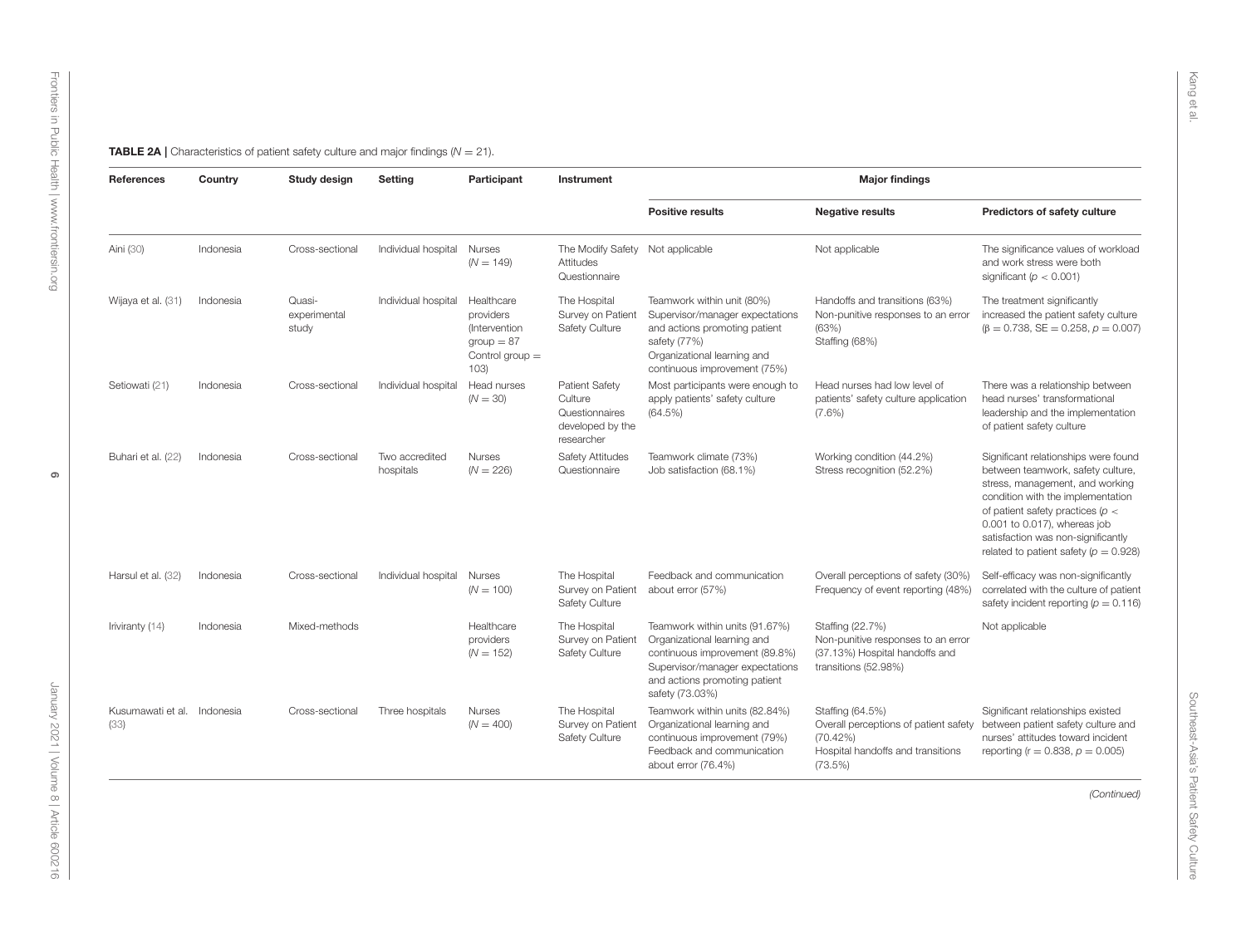$\overline{\phantom{0}}$ 

| References                      | Country     | Study design                    | Setting                                        | Participant                            | Instrument                                                                           |                                                                                                                                                                                         | <b>Major findings</b>                                                                                                                                                      |                                                                                                                                                                                                                                                                                                                                                                                                                                                                                                                                                                                                                                                                 |
|---------------------------------|-------------|---------------------------------|------------------------------------------------|----------------------------------------|--------------------------------------------------------------------------------------|-----------------------------------------------------------------------------------------------------------------------------------------------------------------------------------------|----------------------------------------------------------------------------------------------------------------------------------------------------------------------------|-----------------------------------------------------------------------------------------------------------------------------------------------------------------------------------------------------------------------------------------------------------------------------------------------------------------------------------------------------------------------------------------------------------------------------------------------------------------------------------------------------------------------------------------------------------------------------------------------------------------------------------------------------------------|
|                                 |             |                                 |                                                |                                        |                                                                                      | <b>Positive results</b>                                                                                                                                                                 | <b>Negative results</b>                                                                                                                                                    | Predictors of safety culture                                                                                                                                                                                                                                                                                                                                                                                                                                                                                                                                                                                                                                    |
| Wijaya et al. (34)              | Indonesia   | Quasi-<br>experimental<br>study | Three hospitals                                | Healthcare<br>providers<br>$(N = 484)$ | The Hospital<br>Survey on Patient<br>Safety Culture                                  | Teamwork within units<br>Organization learning-continuous<br>improvement                                                                                                                | Teamwork across units<br>Handoffs and transitions                                                                                                                          | Shift schedule realignment was<br>associated with patient cultural<br>safety                                                                                                                                                                                                                                                                                                                                                                                                                                                                                                                                                                                    |
| Samsuri et al. (35) Malaysia    |             | Cross-sectional                 | 3 public hospitals<br>and 27 health<br>clinics | Pharmacists<br>$(N = 117)$             | <b>Safety Attitudes</b><br>Questionnaire                                             | Stress recognition (58.1%)<br>Job satisfaction (46.2%)                                                                                                                                  | Working conditions (15.4%)<br>Safety climate (33.3%)                                                                                                                       | Not applicable                                                                                                                                                                                                                                                                                                                                                                                                                                                                                                                                                                                                                                                  |
| Alex Kim et al. (20) Malaysia   |             | Cross-sectional                 | Individual hospital                            | Healthcare<br>providers<br>$(N = 500)$ | The Hospital<br>Survey on Patient<br>Safety Culture                                  | Organizational learning and<br>continuous improvement (80%)                                                                                                                             | Non-punitive responses to an error Not applicable<br>(18%)<br>Staffing (18%)                                                                                               |                                                                                                                                                                                                                                                                                                                                                                                                                                                                                                                                                                                                                                                                 |
| Odu et al. (36)                 | Malaysia    | Cross-sectional                 | Individual<br>university                       | Educators<br>$(N = 44)$                | Attitude<br>Questionnaire                                                            | The Modify Safety 42.5% had positive attitudes<br>toward safety culture                                                                                                                 | 27.5% participants had good<br>knowledge of safety culture, and<br>32.5% practiced safety culture                                                                          | Factors that were significantly<br>associated with safety culture<br>practice were job title ( $p = 0.041$ )<br>and length of service $(p = 0.010)$ .<br>Age ( $p = 0.039$ ) was significantly<br>associated with safety practice                                                                                                                                                                                                                                                                                                                                                                                                                               |
| Jabonete and<br>Concepcion (17) | Philippines | Cross-sectional                 | 4 hospitals                                    | Healthcare<br>providers<br>$(N = 530)$ | Manchester<br><b>Patient Safety</b><br>Culture<br>Assessment Tool                    | At proactive level, personnel<br>management (69%), system errors<br>and individual responsibility (66%),<br>and learning and effecting change<br>(61%)                                  | At proactive level, dimensions of<br>patient safety culture was low level<br>including priority given to safety<br>(47%), recording incidents (44%),<br>and teamwork (40%) | Age group was significantly different<br>among healthcare providers who<br>perceived safety culture at reactive<br>(F-5.45), bureaucratic (F-4.26), and<br>proactive (F-3.66) maturity levels.<br>Job position was found significantly<br>different to those who perceived it<br>at generative (F-3.95) level.<br>Only participants who have<br>perceived safety culture at reactive<br>(F-2.26) level have significant<br>differences in their scores together<br>with length of experience at<br>reactive (F-2.86) level.<br>A significant difference was found<br>to type of hospital to almost all<br>safety culture level except at<br>bureaucratic level. |
| Ramos and<br>Calidgid (19)      | Philippines | Cross-sectional                 | Individual hospital                            | Nurses<br>$(N = 292)$                  | The Hospital<br>Survey on Patient<br><b>Safety Culture</b>                           | Teamwork within units (91.50%)<br>Organizational learning and<br>continuous improvement (86.89%)<br>Supervisor/manager expectations<br>and actions promoting patient<br>safety (67.34%) | Non-punitive responses to an error<br>(17.65%)<br>Staffing (27.55%)<br>Overall perceptions of safety<br>(50.78%)                                                           | Not applicable                                                                                                                                                                                                                                                                                                                                                                                                                                                                                                                                                                                                                                                  |
| Koh et al. (37)                 | Singapore   | Cross-sectional                 |                                                | Healthcare<br>providers<br>$(N = 600)$ | <b>Patient Safety</b><br>Culture<br>Questionnaires<br>developed by the<br>researcher | 88.0 and 85.6% agreed that clinical<br>quality and patient safety are<br>important and relevant to their work 27.2% saw the importance of                                               | 36.2% of participants intervened<br>when they see unsafe practice and<br>reporting near-miss events                                                                        | Not applicable                                                                                                                                                                                                                                                                                                                                                                                                                                                                                                                                                                                                                                                  |
|                                 |             |                                 |                                                |                                        |                                                                                      |                                                                                                                                                                                         |                                                                                                                                                                            | (Continued)                                                                                                                                                                                                                                                                                                                                                                                                                                                                                                                                                                                                                                                     |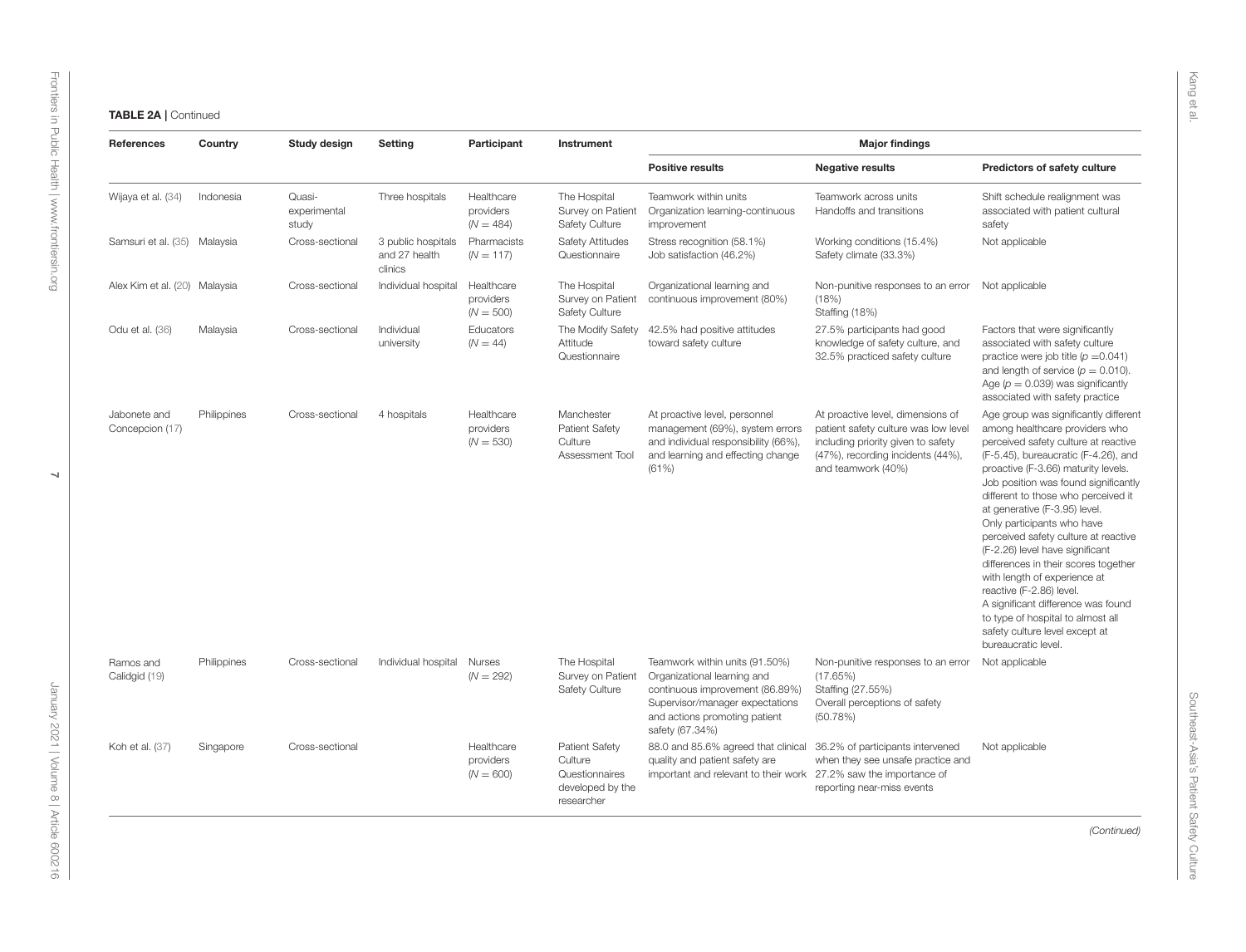| References                           | Country  | Study design    | Setting                           | Participant                              | Instrument                                                                                                                              |                                                                                                                                                                                                                                                                                                        | <b>Major findings</b>                                                                                                                                                       |                                                                                                                                                                                                   |
|--------------------------------------|----------|-----------------|-----------------------------------|------------------------------------------|-----------------------------------------------------------------------------------------------------------------------------------------|--------------------------------------------------------------------------------------------------------------------------------------------------------------------------------------------------------------------------------------------------------------------------------------------------------|-----------------------------------------------------------------------------------------------------------------------------------------------------------------------------|---------------------------------------------------------------------------------------------------------------------------------------------------------------------------------------------------|
|                                      |          |                 |                                   |                                          |                                                                                                                                         | <b>Positive results</b>                                                                                                                                                                                                                                                                                | <b>Negative results</b>                                                                                                                                                     | Predictors of safety culture                                                                                                                                                                      |
| Phasinee<br>Koetbungphra<br>$(38)^*$ | Thailand | Cross-sectional | Individual hospital               | Healthcare<br>providers $(N =$<br>176)   | The Hospital<br>Survey on Patient<br>Safety Culture                                                                                     | Supervisor/manager expectations<br>and actions promoting patient<br>safety ( $M = 3.91 \pm 0.51$ )<br>Organizational learning and<br>continuous improvement ( $M = 3.82$ ( $M = 3.54 \pm 0.63$ )<br>$± 0.46$ )<br>Teamwork within units ( $M = 3.80 \pm$<br>0.50)                                      | Staffing (M = $3.43 \pm 0.59$ )<br>Hospital management support for<br>patient safety ( $M = 3.63 \pm 0.62$ )<br>Non-punitive response to an error                           | Administrators, teamwork,<br>employees' responsibilities of<br>patient safety, work environment,<br>and experience of receiving training<br>on patient safety predicted patient<br>safety culture |
| Potaya (39)*                         | Thailand | Cross-sectional | Individual hospital               | Healthcare<br>providers<br>$(N = 664)$   | The Hospital<br>Survey on Patient<br>Safety Culture                                                                                     | Teamwork within units ( $M = 4.27 \pm N$ on-punitive responses to an error<br>(0.48)<br>Organizational learning and<br>continuous improvement ( $M = 4.11 = 3.07 \pm 0.69$ )<br>$± 0.42$ )<br>Supervisor/manager<br>expectations and actions<br>promoting patient safety ( $M = 4.09$ )<br>$\pm$ 0.51) | $(M = 3.06 \pm 0.85)$<br>Teamwork across hospital units (M<br>Staffing (M = $3.23 \pm 0.70$ )                                                                               | Executive nurses had significantly<br>higher patient safety culture scores<br>than did staff nurses ( $p = 0.006$ )                                                                               |
| Sukhnim et al.<br>(40)               | Thailand | Cross-sectional | Individual hospital               | Healthcare<br>providers<br>$(N = 380)$   | The Hospital<br>Survey on Patient<br>Safety Culture                                                                                     | Organizational learning and<br>continuous improvement                                                                                                                                                                                                                                                  | Staffing (M = $3.10 \pm 0.74$ )<br>Non-punitive response to an error<br>$(M = 3.13 \pm 0.90)$<br>Hospital handoffs and transitions<br>$(M = 3.12 \pm 0.75)$                 | Not applicable                                                                                                                                                                                    |
| Sayamol (41)*                        | Thailand | Cross-sectional | Individual hospital               | Nurses<br>$(N = 102)$                    | Patient Safety<br>Culture<br>Questionnaires<br>was modified by<br>the researcher<br>based on<br>framework of<br>Nieva and Sorra<br>(43) | Hospital handoffs and transitions<br>$(M = 4.48 \pm 0.57)$<br>Communication openness (4.47 $\pm$<br>0.46<br>Feedback and communication<br>about errors ( $M = 4.22 \pm 0.69$ )                                                                                                                         | Non-punitive responses to an error<br>$(M = 3.15 \pm 0.92)$<br>Staffing (M = $2.08 \pm 0.82$ )<br>Hospital management support for<br>patient safety ( $M = 3.19 \pm 0.43$ ) | A significant positive and moderate<br>correlation was found between<br>patient safety culture and nursing<br>service quality ( $r = 0.462$ , $p <$<br>$0.01$ ).                                  |
| Somporn et al.<br>$(42)^{*}$         | Thailand | Cross-sectional | Regional and<br>general hospitals | Nurses<br>$(N = 500)$                    | The Hospital<br>Survey on Patient<br>Safety Culture                                                                                     | Supervisor/manager expectations<br>and actions promoting patient<br>safety<br>Teamwork within units                                                                                                                                                                                                    | Supervisor/manager expectations<br>and actions<br>Teamwork across units                                                                                                     | Teamwork in support for safety<br>culture did non-significantly differ (p<br>$= 0.11$ ) between nurses from<br>regional hospitals and those from<br>general hospitals                             |
| Luong $(16)$                         | Vietnam  | Cross-sectional | 10 hospitals                      | Healthcare<br>providers<br>$(N = 1,500)$ | The Hospital<br>Survey on Patient<br>Safety Culture                                                                                     | Teamwork within hospital units<br>(81%)<br>Organizational learning and<br>continuous improvement (75%)<br>Hospital management support for<br>patient safety (72%)                                                                                                                                      | Non-punitive response to an error<br>(44% )<br>Hospital handoffs and transitions<br>(47%)<br>Staffing (55%)                                                                 | Not applicable                                                                                                                                                                                    |
| Nguyen (15)                          | Vietnam  | Cross-sectional | Two urban public<br>hospitals     | <b>Nurses</b><br>$(N = 189)$             | The Safety<br>Attitudes<br>Questionnaire                                                                                                | Teamwork climate (51.4-93.8)<br>Working conditions (50.0-94.1)                                                                                                                                                                                                                                         | Stress recognition (7.1-57.1)<br>Safety climate (21.1-81.3)                                                                                                                 | Not applicable                                                                                                                                                                                    |

 $\infty$ 

[Frontiers in Public Health](https://www.frontiersin.org/journals/public-health)| [www.frontiersin.org](https://www.frontiersin.org)

Frontiers in Public Health | www.frontiersin.org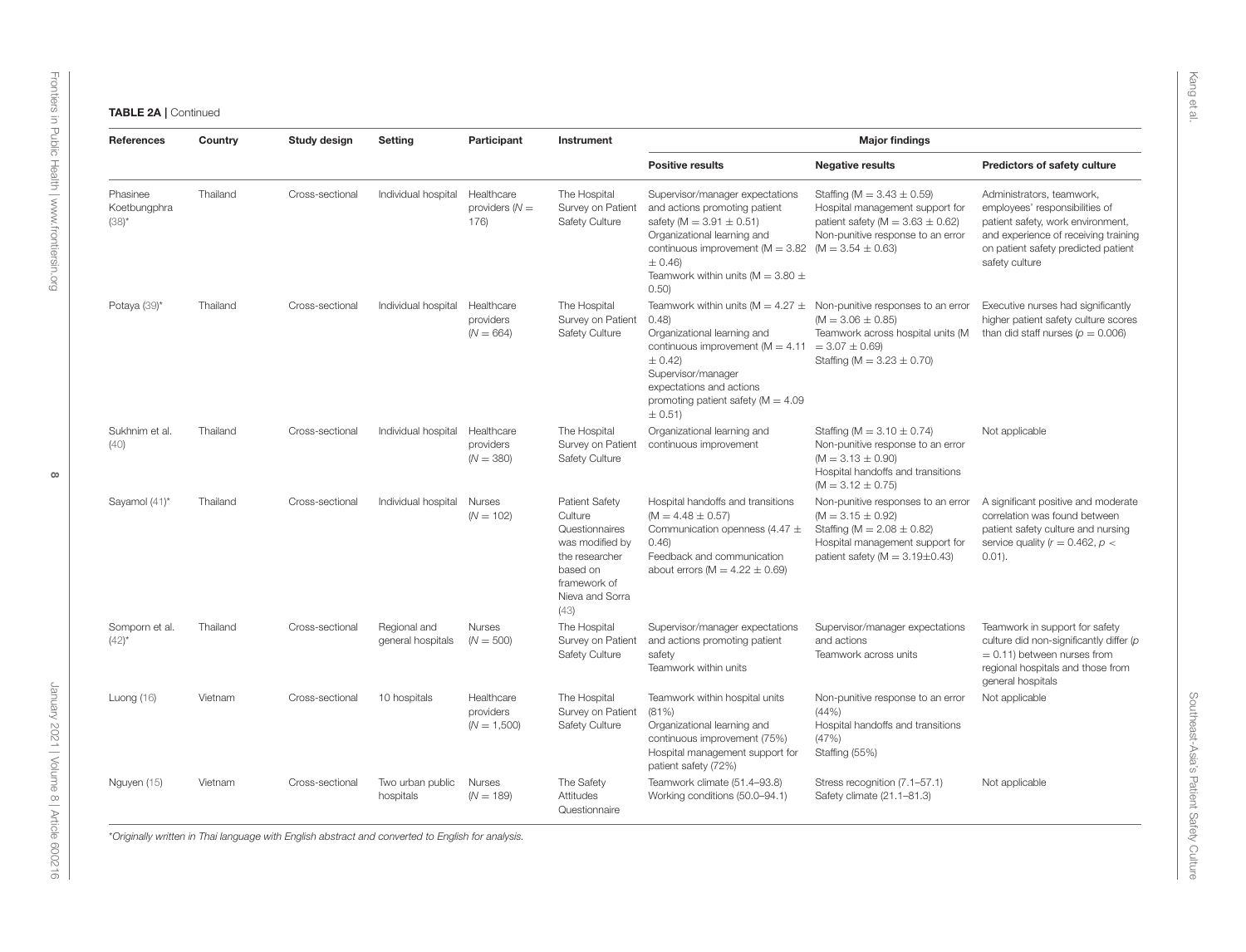percentage, implying that job satisfaction was the most important factor related to patient safety attitude [\(30\)](#page-12-14). One study applied the MaPSCAT and found that positive outcomes comprised personnel management, system errors, individual responsibility, and learning and effecting change at the proactive level. Odu et al. [\(36\)](#page-12-15) showed that 42.5% of educators recognized having positive attitudes toward safety culture. Additionally, one study indicated that 88.0 and 85.6% of healthcare providers agreed that clinical quality and patient safety were important and relevant to their work, respectively [[\(37\)](#page-12-17); see **[Table 2C](#page-10-0)**].

Negative dimensions were divided by analyzing the lowest dimension of HSOPSC studies and identified as handoffs and transitions [\(14,](#page-11-12) [16,](#page-11-13) [31,](#page-12-8) [33,](#page-12-19) [34,](#page-12-9) [40\)](#page-12-21), non-punitive responses to an error [\(14,](#page-11-12) [16,](#page-11-13) [19,](#page-11-14) [20,](#page-12-11) [31,](#page-12-8) [38](#page-12-12)[–41\)](#page-12-22), staffing [\(14,](#page-11-12) [16,](#page-11-13) [19,](#page-11-14) [20,](#page-12-11) [31,](#page-12-8) [33,](#page-12-19) [38–](#page-12-12)[41\)](#page-12-22), supervisor/manager expectations and actions [\(42\)](#page-12-13), teamwork across units [\(34,](#page-12-9) [39,](#page-12-20) [42\)](#page-12-13), overall perceptions of safety [\(19,](#page-11-14) [32,](#page-12-18) [33\)](#page-12-19), hospital management support for patient safety [\(38\)](#page-12-12), and frequency of event reporting [\(32\)](#page-12-18). In the dimension of safety culture using the SAQ, the negative results involved working conditions [\(22,](#page-12-0) [35\)](#page-12-10), stress recognition [\(15,](#page-11-15) [22\)](#page-12-0), and safety climate [\(15,](#page-11-15) [35\)](#page-12-10). One study mentioned that 27.5% of participants had a good knowledge of safety culture, and 32.5% practiced safety culture [\(36\)](#page-12-15). Another study [\(17\)](#page-11-16) indicated that, at a proactive level, the following prevalence: priority given to safety (47%), recording incidents (44%), and teamwork (40%). In addition, one recognized that 36.2% of participants intervened when they saw unsafe practice and 27.2% saw the importance of reporting near-miss events [\(37\)](#page-12-17).

Twelve out of 21 studies determined factors influencing patient safety culture; consequently, five dimensions were classified as predictors: organization and management, work environment, care delivery, team factors, and individual factors. Organization and management factors included perceptions of management [\(22\)](#page-12-0), administrators [\(38\)](#page-12-12), and nursing service quality [\(41\)](#page-12-22). Work environment was reported as a main factor influencing patient safety culture [\(22,](#page-12-0) [30,](#page-12-14) [34,](#page-12-9) [36,](#page-12-15) [38\)](#page-12-12). Team factors [\(22,](#page-12-0) [38\)](#page-12-12) and care delivery [\(31\)](#page-12-8) were proposed as predictors of patient safety outcomes. Individual factors included age group [\(17,](#page-11-16) [36\)](#page-12-15), job position [\(17,](#page-11-16) [21,](#page-12-16) [36,](#page-12-15) [39\)](#page-12-20), implementation of patient safety practices [\(22\)](#page-12-0), attitudes toward incident reporting [\(33\)](#page-12-19), attitude and responsibility toward patient safety [\(36,](#page-12-15) [38\)](#page-12-12), and experience of receiving training on patient safety [\(38\)](#page-12-12).

# **DISCUSSION**

The status of patient cultural safety in Southeast Asian countries was highlighted in this review. Most studies used either the HSOPSC or the SAQ to measure safety culture, which mirrored previous findings [\(11\)](#page-11-10). Ten Vietnamese hospitals used the HSOPSC, and the average percentage outcome for safety culture was positive (58.9%), which was less than that reported among American hospitals [\(16\)](#page-11-13). A study of patient safety culture in hospitals in the Philippines using the MaPSCAT revealed that recording and reviewing safety accidents was essential for the formation of a positive organizational culture [\(17\)](#page-11-16).

Based on the dimensions of patient safety culture in Southeast Asian countries, the importance of patient safety culture has been recognized in healthcare systems. However, this review showed that patient cultural safety was mentioned in five Southeast Asian countries: Laos, Cambodia, Myanmar, Brunei, and East Timor. Therefore, researchers should consider assessing patient safety culture in those countries or provide interventional programs for healthcare providers to enhance health and safety awareness among those countries. Additionally, most studies utilized a descriptive quantitative design to identify the status of patient safety culture, and only one study focused on intervention effectiveness; thus, interventional programs related to this issue need to expand into the health system in Southeast Asian countries.

In this review, supervisor and/or manager expectations and actions promoted patient safety, organizational learning and continuous improvement, teamwork within units, and teamwork climate, and working conditions are a positive dimensions of patient safety culture. It was evident that healthcare providers in Southeast Asian countries are aware of the need to have supportive health organizations, team collaboration, and continue educational training. Furthermore, safety behaviors regarding stress recognition and feedback and communication about errors were concentrated to improve workplace health and safety. These findings are similar to previous studies in developed and developing countries.

Teamwork within units, organizational learning, and continuous improvement have been identified as crucial dimensions of patient safety culture [\(44,](#page-12-40) [45\)](#page-12-41). In a study conducted in Peru, the support given by administration for patient safety, non-punitive report of errors, and frequency of reported incidents were dimensions of patient safety with low percentage of healthcare providers' positive responses [\(46\)](#page-12-42). Raeissi et al. [\(47\)](#page-12-43), who examined an Iranian hospital, found that organizational learning continuous improvement, teamwork within hospital units, and support from hospital management for patient safety were positive factors for patient safety implementation. In Taiwan, working conditions and stress recognition positively affected patient safety [\(48\)](#page-12-44). Ricklin et al. found that teamwork within units and supervisor/manager expectations and actions promoting patient safety were positively rated by healthcare providers in Switzerland [\(49\)](#page-12-45).

Regarding the negative dimensions to patient safety culture in this review, handoffs and transitions, non-punitive responses to an error, patient safety reporting, and staffing were generally considered barriers to patient safety culture. It was evident that cultural safety activities regarding developing patient safety report systems should be promoted and cultural safety educational programs for healthcare professionals should be encouraged. Similar findings were reported by Reis et al. [\(44\)](#page-12-40), who indicated that non-punitive responses to an error, staffing, handoffs, transitions, and teamwork across units were barriers to patient safety culture. Elmontsri et al. [\(45\)](#page-12-41), who examined Arab countries, found that non-punitive responses to an error was the least practiced in healthcare organizations. In Peru, staffing and non-punitive responses to an error were barriers to safety culture [\(46\)](#page-12-42). In an Iranian hospital, feedback and communication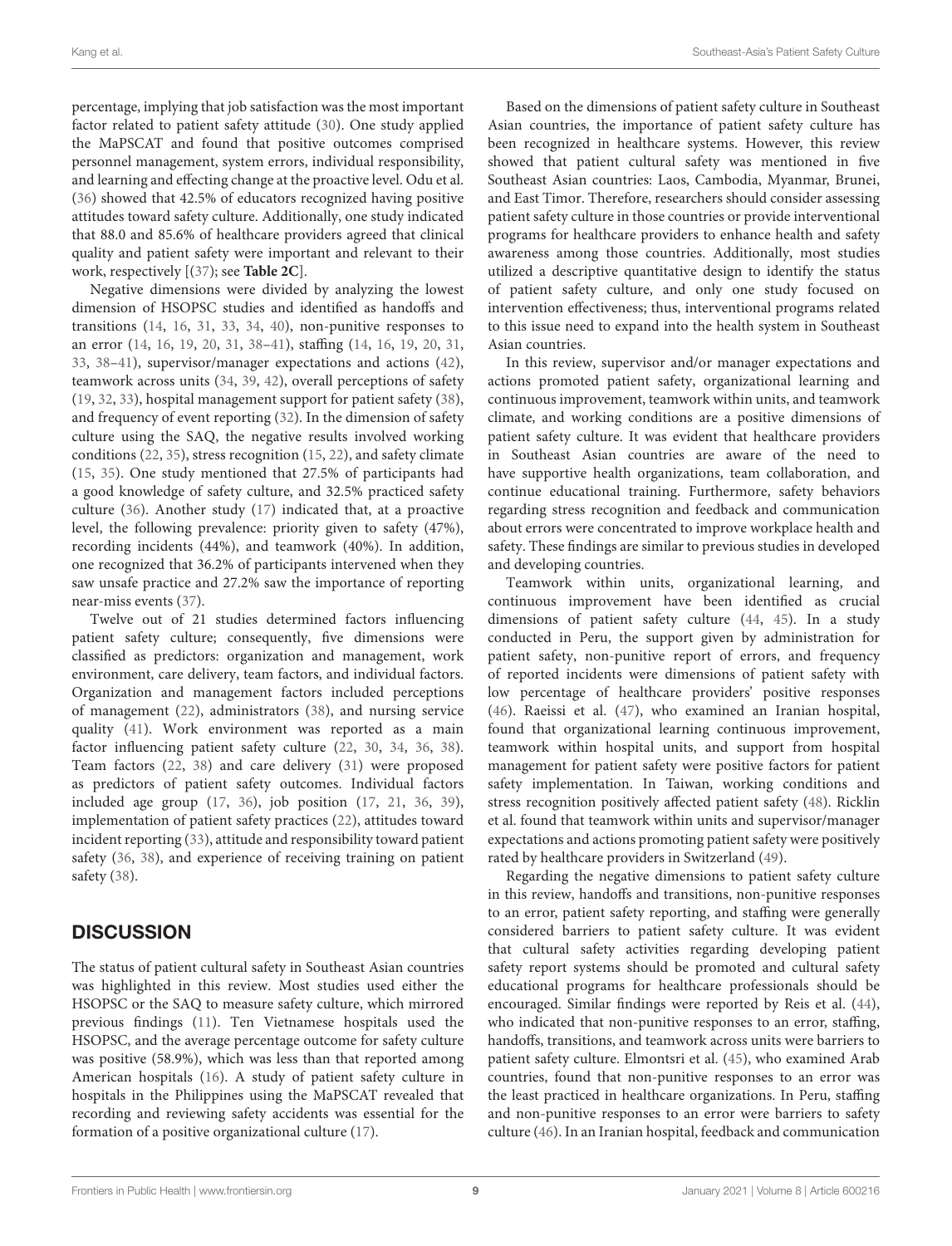<span id="page-9-0"></span>

|                                | Country     | expectations continuous<br>promoting<br>patient safety | manager learning and within unit<br>and actions improvement |                 | Supervisor/ Organizational Teamwork Communication Feedback and Non-punitive<br>openness | communication response to<br>about error                                                                                                                             | an error        | <b>Staffing</b> | Hospital<br>management<br>patient safety                        | <b>Teamwork</b><br>across<br>support for hospital units transitions | Hospital<br>handoffs and perceptions            | Overall<br>of safety | Frequency of<br>event<br>reporting |
|--------------------------------|-------------|--------------------------------------------------------|-------------------------------------------------------------|-----------------|-----------------------------------------------------------------------------------------|----------------------------------------------------------------------------------------------------------------------------------------------------------------------|-----------------|-----------------|-----------------------------------------------------------------|---------------------------------------------------------------------|-------------------------------------------------|----------------------|------------------------------------|
| Wijaya et al. (31)             | Indonesia   | 77%                                                    | 75%                                                         | 80%             | 73%                                                                                     | 72%                                                                                                                                                                  | 63%             | 68%             | 72%                                                             | 67%                                                                 | 63%                                             | 72%                  | 71%                                |
| Harsul et al. (32)             | Indonesia   | $N/A**$                                                | $N/A**$                                                     | $N/A**$         | $N/A**$                                                                                 | 57%                                                                                                                                                                  | $N/A**$         | $N/A**$         | $N/A**$                                                         | $N/A**$                                                             | $N/A**$                                         | 30%                  | 48%                                |
| Iriviranty (14)                | Indonesia   | 73.03%                                                 | 89.8%                                                       | 91.67%          | 68.6%                                                                                   | 72.07%                                                                                                                                                               | 37.13%          | 22.7%           | 84.77%                                                          | 69.76%                                                              | 52.98%                                          | 67.35%               | 70%                                |
| Kusumawati<br>et al. (33)      | Indonesia   | 74.44%                                                 | 79%                                                         | 82.84%          | 73%                                                                                     | 76.4%                                                                                                                                                                | 72.79%          | 64.5%           | 76.6%                                                           | 75.2%                                                               | 73.5%                                           | 70.42%               | 73.69%                             |
| Wijaya et al. (34)             | Indonesia   | $N/A**$                                                | $N/A**$                                                     | $N/A**$         | $N/A**$                                                                                 | $N/A**$                                                                                                                                                              | $N/A**$         | $N/A**$         | $N/A**$                                                         | $N/A**$                                                             | $N/A**$                                         | $N/A**$              | $N/A**$                            |
| Alex Kim et al. (20)           | Malaysia    | $N/A**$                                                | 80%                                                         | $N/A**$         | $N/A**$                                                                                 | $N/A**$                                                                                                                                                              | 18%             | 23%             | $N/A**$                                                         | $N/A**$                                                             | $N/A**$                                         | 50.1%                | $N/A**$                            |
| Ramos and<br>Calidgid (19)     | Philippines | 67.34%                                                 | 86.89%                                                      | 91.50%          | 48.36%                                                                                  | 76.32%                                                                                                                                                               | 17.65%          | 27.55%          | 60.28%                                                          | 68.77%                                                              | 55.97%                                          | 50.78%               | 54.12%                             |
| Koh et al. (37)                |             |                                                        | see the importance of reporting near-miss events            |                 |                                                                                         | Singapore 88.0% and 85.6% agreed that CQPS was important and relevant to their work, respectively. Only 36.2% will intervene when they see unsafe practice and 27.2% |                 |                 |                                                                 |                                                                     |                                                 |                      |                                    |
| Phasinee<br>Koetbungphra (38)* | Thailand    |                                                        | $3.91 \pm 0.51$ $3.82 \pm 0.46$ $3.80 \pm 0.50$             |                 | $3.60 \pm 0.67$                                                                         | $3.76 \pm 0.65$                                                                                                                                                      | $3.54 \pm 0.63$ | $3.430.59 \pm$  |                                                                 |                                                                     | $3.63 \pm 0.62$ $3.70 \pm 0.50$ $3.71 \pm 0.44$ | $3.70 \pm 0.38$      | $3.79 \pm 0.79$                    |
| Potaya (39)*                   | Thailand    | $4.09 \pm 0.51$                                        | $4.11 \pm 0.42$                                             | $4.27 \pm 0.48$ | $3.83 \pm 0.52$                                                                         | $3.69 \pm 0.53$                                                                                                                                                      | $3.97 \pm 0.77$ | $3.23 \pm 0.70$ | $3.90 \pm 0.48$                                                 | $3.07 \pm 0.69$                                                     | $3.06 \pm 0.85$                                 | $3.74 \pm 0.32$      | $3.78 \pm 0.48$                    |
| Sukhnim et al. (40)*           | Thailand    | $3.85 \pm 0.67$                                        | $3.89 \pm 0.60$                                             | $3.76 \pm 0.69$ | $3.60 \pm 0.67$                                                                         | $3.83 \pm 0.60$                                                                                                                                                      | $3.13 \pm 0.90$ | $3.10 \pm 0.74$ | $3.40 \pm 0.65$                                                 | $3.68 \pm 0.61$                                                     | $3.12 \pm 0.75$                                 | $3.47 \pm 0.56$      | $3.27 \pm 0.97$                    |
| Sayamol (41)*                  | Thailand    |                                                        | $3.63 \pm 0.72$ $3.73 \pm 0.83$ $3.91 \pm 0.73$             |                 | $4.47 \pm 0.46$                                                                         | $4.22 \pm 0.69$                                                                                                                                                      |                 |                 | $3.15 \pm 0.92$ $2.08 \pm 0.82$ $3.19 \pm 0.43$ $3.61 \pm 0.69$ |                                                                     | $4.48 \pm 0.57$ $3.68 \pm 0.42$ $4.00 \pm 0.80$ |                      |                                    |
| Somporn et al. (42) Thailand   |             |                                                        |                                                             |                 | working of the supervisor/head of unit was at a moderate level                          | The average perception scores of patient safety culture regarding management of safety, working safety, and communication within units were at a high level and      |                 |                 |                                                                 |                                                                     |                                                 |                      |                                    |
| Luong $(16)$                   | Vietnam     | 69%                                                    | 75%                                                         | 81%             | 62%                                                                                     | 69%                                                                                                                                                                  | 44%             | 55%             | 72%                                                             | 61%                                                                 | 47%                                             | 66%                  | 66%                                |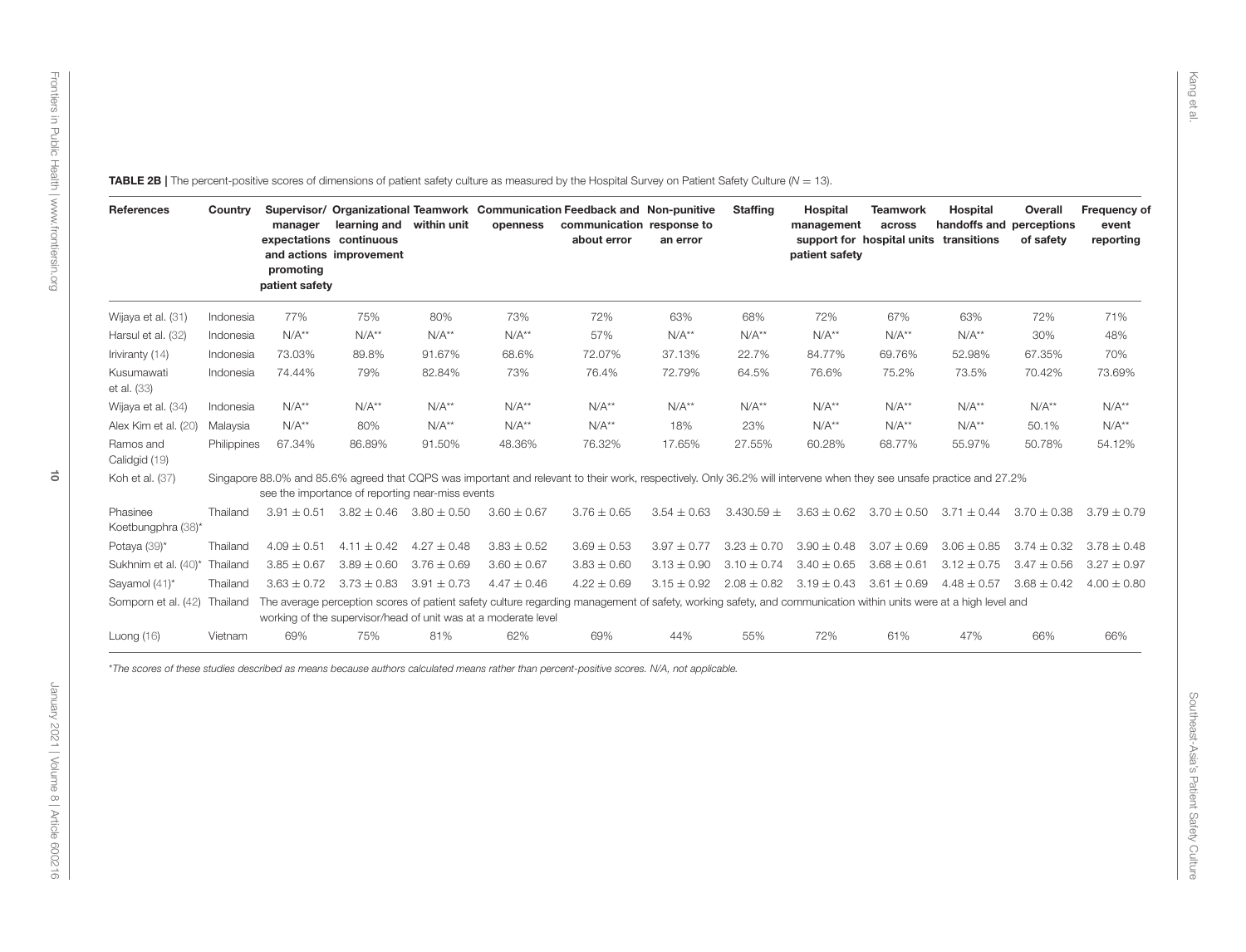| References          | Country   | <b>Teamwork climate</b> | Safety climate | Job satisfaction | Stress recognition | Perceptions of<br>management | Working conditions                                                                                                                                                                                                                                                                             | Whole scale |
|---------------------|-----------|-------------------------|----------------|------------------|--------------------|------------------------------|------------------------------------------------------------------------------------------------------------------------------------------------------------------------------------------------------------------------------------------------------------------------------------------------|-------------|
| Aini (30)           | Indonesia | YX*                     | YA*            | highest          | YA*                | YA*                          | YK*                                                                                                                                                                                                                                                                                            | YXX         |
| Buhari et al. (22)  | Indonesia | 73.0%                   | 55.3%          | 68.1%            | 52.2%              | 59.7%                        | 44.2%                                                                                                                                                                                                                                                                                          | YX.         |
| Samsuri et al. (35) | Malaysia  | 38.5%                   | 33.3%          | 46.2%            | 58.1%              | 29.9%                        | 15.4%                                                                                                                                                                                                                                                                                          | 20.5%       |
| Odu et al. (36)     | Malaysia  |                         |                |                  |                    |                              | The practice of safety culture was reported by only 32.5% of the respondents with less than half displaying good practice toward safety culture<br>27.5% of the respondents had good knowledge on safety culture, about 42.5% of the respondents had positive attitudes toward safety culture. |             |
| Nguyen (15)         | Vietnam   | 51.4-93.8%              | $21.1 - 81.3%$ | 42.9-100.0%      | $7.1 - 57.1\%$     | 21.4-100.0%                  | 50.0-94.1%                                                                                                                                                                                                                                                                                     | YA*         |

concerning errors, communication openness, staffing, and non punitive responses to an error were also identified as barriers [\(47\)](#page-12-43). Khate et al. [\(50\)](#page-12-46), who examined Jordanian hospitals, showed

that communication openness, staffing, handoffs and transitions, non-punitive responses to errors, and teamwork across units were areas that needed improvement. In Palestine, Elsous et al. revealed that working conditions and stress recognition required improvements to enhance the patient safety culture [\(51\)](#page-12-47).

Moreover, the overall prevalence of patient safety culture ranged from low to moderate in this review. This suggests that patient safety culture should be further promoted among healthcare providers in Southeast Asian countries. These results are like those of studies conducted in developed and developin g countries. In Peru, the degree of perceived patient safety was low among healthcare providers [\(46\)](#page-12-42). Mayeng and Wolvaardt [\(52\)](#page-12-48) indicated that medical doctors had negative perceptions of all the patient safety dimensions, while half of the healthcare providers in Hungarian hospitals indicated that their patient safety practices were acceptable [\(53\)](#page-12-49). Moreover, frequencies of reported events, teamwork across units, and handoffs and transitions were all scored low in Switzerland [\(49\)](#page-12-45). Additionally, a study conducted in a primary care setting in Yemen showed tha t the overall patient safety culture was low owing to lack of formal safety and quality management systems [\(54\)](#page-12-50). Similarly, the WHO reported that lack of safety culture and attitudes were commo n problems in Southeast Asia [\(55\)](#page-12-51).

This comparative analysis of 21 studies revealed that there were two factors affecting patient safety culture: systematic factors and human factors. The systematic factors included organization and management, work environment, care delivery, and team factors, while human factors included the main variables affecting safety culture. An Indonesian study reported the determinants of patient safety implementation among nurses as teamwork, safety culture, stress recognition and management, working conditions, and standard work guidelines [\(33\)](#page-12-19). Kuosmanen et al. [\(56\)](#page-12-52) concluded that implementation of a patient safety incident reporting system positively influenced patient safety culture. Moreover, Dirik and Intepeler [\(57](#page-12-53) ) found that the work environment was related to patient safety culture and teamwork within units was an important factor of patient safety culture in Jordanian hospitals. Healthcare professionals' age, position, total years of experience, experience working in university hospitals, and working hours were the key elements of human factors affecting patient safety culture [\(50,](#page-12-46) [51\)](#page-12-47). Perception of the work environment, attitudes toward incident reporting, and patient safety culture were all positively associated [\(58\)](#page-12-54).

## <span id="page-10-0"></span>**CONCLUSIONS**

This study explored the status of patient safety culture in Southeast Asian countries to identify differences in health policy. The level of safety culture was low to moderate in the context of system and human factor dimensions. There was also low volume of research among these countries, and most was published in Indonesia and Thailand. However, this review had some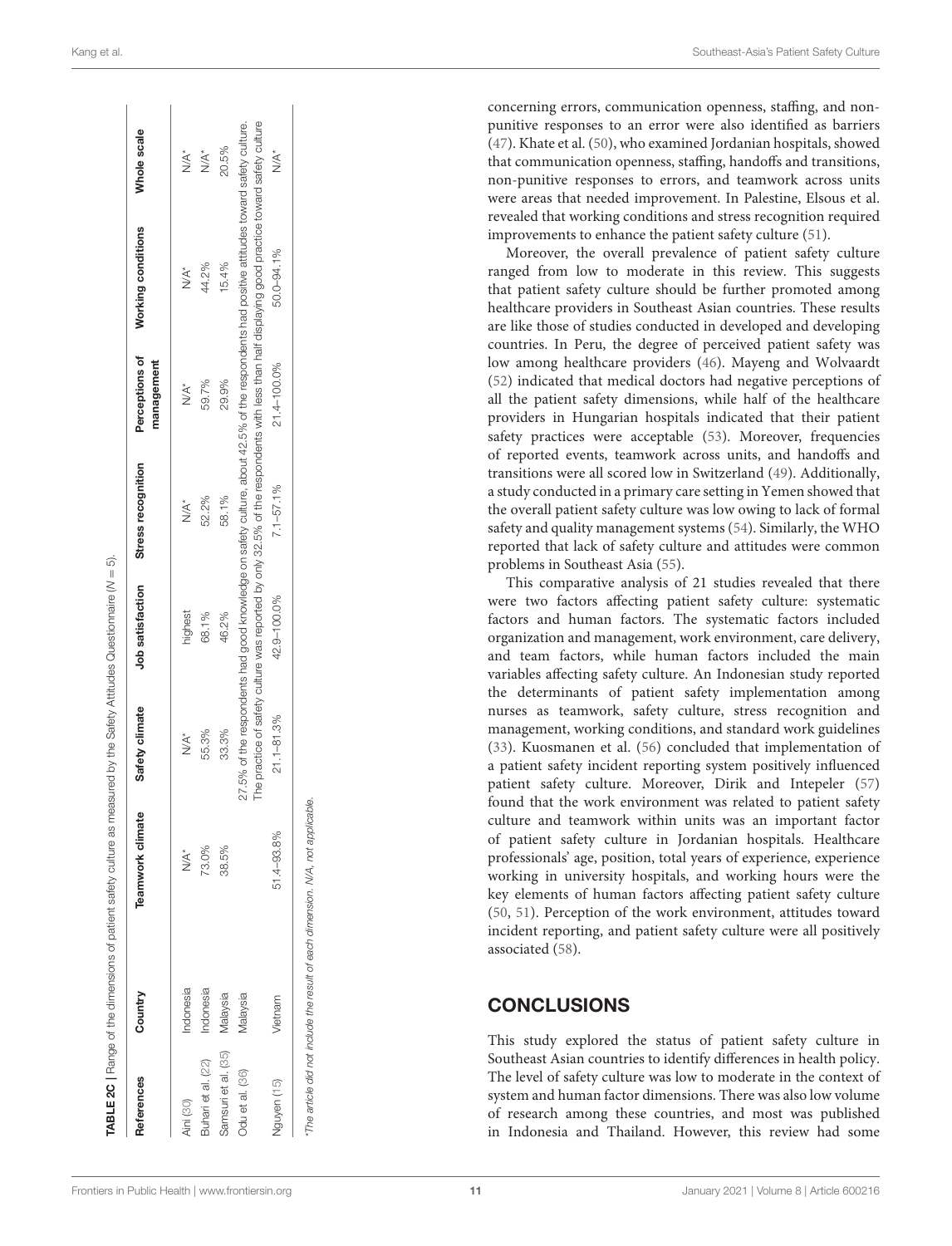limitations, such as the exclusion of research written in non-English, which could have resulted in failing to include other relevant studies. Countries with fewer reported studies on patient safety culture reveal that their safety culture is negligible, and that regulation similar to the Patient Safety Act is a requirement of public safety for their citizens.

For the future consideration of future health system cooperation, WHO's recommendations for research priorities regarding patient safety, economic status, safety culture, and communication are appropriate as tracer topics on the progress of healthcare system development [\(1\)](#page-11-0) because they are key priorities in both developed and developing countries for the strengthening of health systems. Patient safety issues in South Korea's development cooperation in the health sector have not been considered a priority project for the partner countries' sustainable health system policy formation. In this systematic review, the discrepancies between the importance of patient safety culture both in practice and in research were explained by the fact that most of the studies were conducted in developed countries. However, Vietnam, Cambodia, Myanmar, Laos, and Philippines are priority countries for South Korea's official healthcare development assistance in the Southeast Asia region, and Vietnam is an economically transitioning country. Therefore, consolidating patient safety improvement by inducing patient safety culture in the provincial and central health system, as well as strengthening health policy formulation are needed for sustainable development of the partner countries' health systems.

<span id="page-11-19"></span><span id="page-11-18"></span>Thus, we recommend that more evidence-based proactive project planning and implementation be conducted to integrate patient safety culture into healthcare and for the attainment

#### **REFERENCES**

- <span id="page-11-0"></span>1. World Health Organization. Global Policies in Research on Patient Safety. 1st ed (2008). Available online at: [https://www.who.int/patientsafety/research/](https://www.who.int/patientsafety/research/priorities/global_priorities_patient_safety_research.pdf) [priorities/global\\_priorities\\_patient\\_safety\\_research.pdf](https://www.who.int/patientsafety/research/priorities/global_priorities_patient_safety_research.pdf) (accessed March 1, 2020).
- <span id="page-11-1"></span>2. World Health Organization. Quality of care: patient safety. In: Fifty-Fifth World Health Assembly WHA 55.18. Agenda Item 13.9 (2002). Available online at: [https://apps.who.int/gb/archive/pdf\\_files/WHA55/ewha5518.pdf](https://apps.who.int/gb/archive/pdf_files/WHA55/ewha5518.pdf) (accessed March 1, 2020).
- <span id="page-11-2"></span>3. Kohn LT, Corrigan JM, Donaldson MS. To Err is Human. Washington, DC: National Academies Press (1999). p. 18.
- <span id="page-11-3"></span>4. World Health Organization. World Alliance for Patient Safety; Forward programme 2006–2007 (2006). Available online at: [https://apps.who.int/iris/](https://apps.who.int/iris/handle/10665/69349) [handle/10665/69349](https://apps.who.int/iris/handle/10665/69349) (accessed March 1, 2020).
- <span id="page-11-4"></span>5. World Health Organization. Monitoring the Building Blocks of Health System: A Handbook of Indicators and Their Measurement Strategies (2010). Available online at: [https://www.who.int/healthinfo/systems/WHO\\_MBHSS\\_](https://www.who.int/healthinfo/systems/WHO_MBHSS_2010_full_web.pdf) [2010\\_full\\_web.pdf](https://www.who.int/healthinfo/systems/WHO_MBHSS_2010_full_web.pdf) (accessed March 1, 2020).
- <span id="page-11-5"></span>6. Khoshakhlagh AH, Khatooni E, Akbarzadeh I, Yazdanirad S, Sheidaei A. Analysis of affecting factors on patient safety culture in public and private hospitals in Iran. BMC Health Serv Res. (2019) 19:1009. doi: [10.1186/s12913-019-4863-x](https://doi.org/10.1186/s12913-019-4863-x)
- <span id="page-11-6"></span>7. Weaver SJ, Lubomksi LH, Wilson RF, Pfoh ER, Martinex KA, Dy SM. Promoting a culture of safety as a patient safety strategy. Ann Intern Med. [\(2013\) 158:369–74. doi: 10.7326/0003-4819-158-5-201303051-](https://doi.org/10.7326/0003-4819-158-5-201303051-00002) 00002
- <span id="page-11-7"></span>8. Patient Safety Act. Act No. 13113, New enactment 28, January 2015, Enforcement (2016). Available online at:<http://www.law.go.kr> (accessed March 5, 2020).

of sustainable development goals in South Korea's development cooperation. Although we examined the developed and some developing countries in Southeast Asia, increased policy formation regarding patient safety, raising awareness of patient safety for healthcare providers, patients and the community are needed as well. For South Korea's partner countries of official development cooperation, such as Vietnam, Lao PDR, Cambodia, and Philippines, without quality of service and patient safety, it is impossible to expect health systems to improve.

# DATA AVAILABILITY STATEMENT

The raw data supporting the conclusions of this article will be made available by the authors, without undue reservation.

## AUTHOR CONTRIBUTIONS

SK and N-JL conceived the study conception and design. SK and TH contributed to the data collection, data analysis, and manuscript draft. N-JL contributed to the overall quality of the draft manuscript and its revisions. All authors have read and approved the final manuscript.

## <span id="page-11-21"></span><span id="page-11-20"></span><span id="page-11-17"></span>ACKNOWLEDGMENTS

We would like to thank Eun Sun Park, a senior medical librarian at the Medical Library of Seoul National University College of Medicine in South Korea, for her contribution to this study during the database and search extraction process.

- <span id="page-11-8"></span>9. Harrison R, Walton M. Patient safety and quality of care in developing countries in Southeast Asia: a systematic literature review. Int J Qual Health Care. (2015) 27:240–54. doi: [10.1093/intqhc/mzv041](https://doi.org/10.1093/intqhc/mzv041)
- <span id="page-11-9"></span>10. Institute of Medicine. To Err is Human: Building a Safer Health System. Washington, DC: National Academy Press (1999).
- <span id="page-11-10"></span>11. Lee SE, Quinn BL. Safety culture and patient safety outcomes in East Asia: a literature review. Western J Nurs Res. (2020) 42:220– 30. doi: [10.1177/0193945919848755](https://doi.org/10.1177/0193945919848755)
- 12. Leung GK, Ang SB, Lau TC, Neo HJ, Patil NG, Ti LK. Patient safety culture among medical students in Singapore and Hong Kong. Singapore Med J. (2013) 54:501–5. doi: [10.11622/smedj.2013172](https://doi.org/10.11622/smedj.2013172)
- <span id="page-11-11"></span>13. Xuanyue M, Yanli N, Hao C, Peng J, Mingming Z. Literature review regarding patient safety culture. J Evid Based Med. (2013) 6:43–9. doi: [10.1111/jebm.12020](https://doi.org/10.1111/jebm.12020)
- <span id="page-11-12"></span>14. Iriviranty A, Ayuningtyas D, Misnaniarti M. Evaluation of patient safety culture and organizational culture as a step in patient safety improvement in a hospital in Jakarta, Indonesia. Patient Saf Qual Improv J. (2016) 4:394–9.
- <span id="page-11-15"></span>15. Nguyen HT. Medication safety in Vietnamese hospitals [Dissertation]. University of Groningen, Groningen, Netherlands (2014).
- <span id="page-11-13"></span>16. Luong QD. Assessing the perceptions of the healthcare workforce towards the patient safety culture in Vietnamese hospitals. Int Surg. (2017) doi: [10.9738/INTSURG-D-15-00308.1](https://doi.org/10.9738/INTSURG-D-15-00308.1)
- <span id="page-11-16"></span>17. Jabonete FGV, Concepcion LR. Perceived safety culture of healthcare providers in hospitals in the Philippines. J Sci Technol Arts Res. (2016) 2:1–14.
- 18. Lawati MHAL, Dennis S, Short SD, Abdulhadi NN. Patient safety and safety culture in primary health care: a systematic review. BMC Fam Pract. (2018) 19:104. doi: [10.1186/s12875-018-0793-7](https://doi.org/10.1186/s12875-018-0793-7)
- <span id="page-11-14"></span>19. Ramos RR, Calidgid CC. Patient safety culture among nurses at a tertiary government hospital in the Philippines. Appl Nurs Res. (2018) 44:67– 75. doi: [10.1016/j.apnr.2018.09.007](https://doi.org/10.1016/j.apnr.2018.09.007)